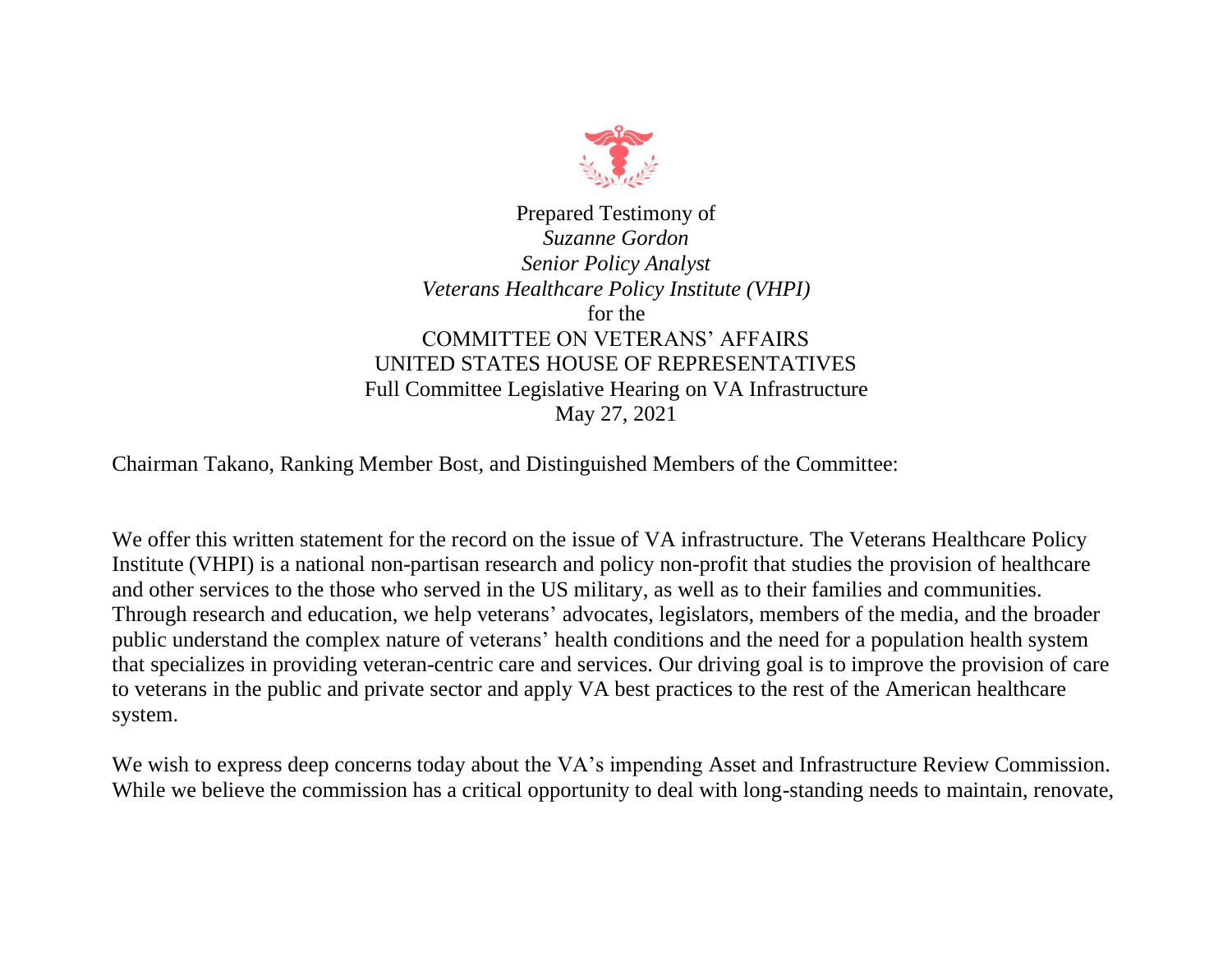repurpose, and expand VA's infrastructure, we fear that the commission's deliberations could be influenced by myths and misinformation.

To be specific, we'd like to address the erroneous beliefs that VA's aging infrastructure is too expensive to deal with and that it will be more cost effective to close facilities than to repair and even expand them.

While VA is consistently asked to emulate the so-called "best practices" in private sector healthcare, a line is drawn when it comes to the sort of major investments non-VA hospitals and health systems make to construct state-of-the-art facilities. The fact is, spending millions on maintaining, repairing, and renovating hospital infrastructure – and constructing new buildings – is a routine part of doing business in the non-VA healthcare sector.

The VA currently [requires between \\$70 and \\$80 billion](http://www.independentbudget.org/pdf/FY22%20IB_Budget%20Book_2.14.20.pdf) to do the long-overdue work needed to make sure veterans have access to high quality care that is provided in a safe environment and in a timely fashion. Infrastructure management is key to that effort. And yet we consistently hear that this figure is too high a price to pay. VA has also [been criticized](https://www.azcentral.com/story/news/nation/politics/2015/05/15/congress-vents-over-budget-denver-va-hospital-colorado/27414705/) for cost overruns and delays when it has engaged in construction projects, like the development of the Denver VA medical facility, which cost about \$1.7 billion.

What is rarely mentioned in these discussions is the fact that private hospitals routinely invest eye-popping sums on renovation and new construction. One [report](https://www.hfmmagazine.com/articles/3859-hospital-construction-survey) estimated that 18% of hospital construction projects are also over budget and delayed. While lawmakers blink at spending millions to [seismically retrofit](https://www.sanfrancisco.va.gov/docs/Updated_LRDP_2014.pdf) a major VA Medical Center in San Francisco, similar work has occurred in many other hospitals around it. According to 2018 [USGS report,](https://pubs.usgs.gov/of/2018/1168/ofr20181168.pdf) a whopping \$19 billion has been spent to retrofit or rebuild acute-care hospital facilities in the San Francisco Bay Area since the Loma Prieta earthquake in 1989. Other hospitals in the Bay Area routinely allocate huge sums for routine building costs. According to a 2014 [report,](https://www.bizjournals.com/sanfrancisco/blog/2014/06/top-10-san-francisco-construction-projects.html) California Pacific Medical Center's 274-bed hospital cost \$2.1 billion, while the rebuilding of San Francisco General Hospital was estimated at \$700 million.

According to another [report,](https://www.beckershospitalreview.com/capital/a-look-at-the-largest-hospital-construction-projects-in-2020.html) seven private sector hospital spent a total of \$13.53 billion on construction in 2020 alone. The hospitals are: